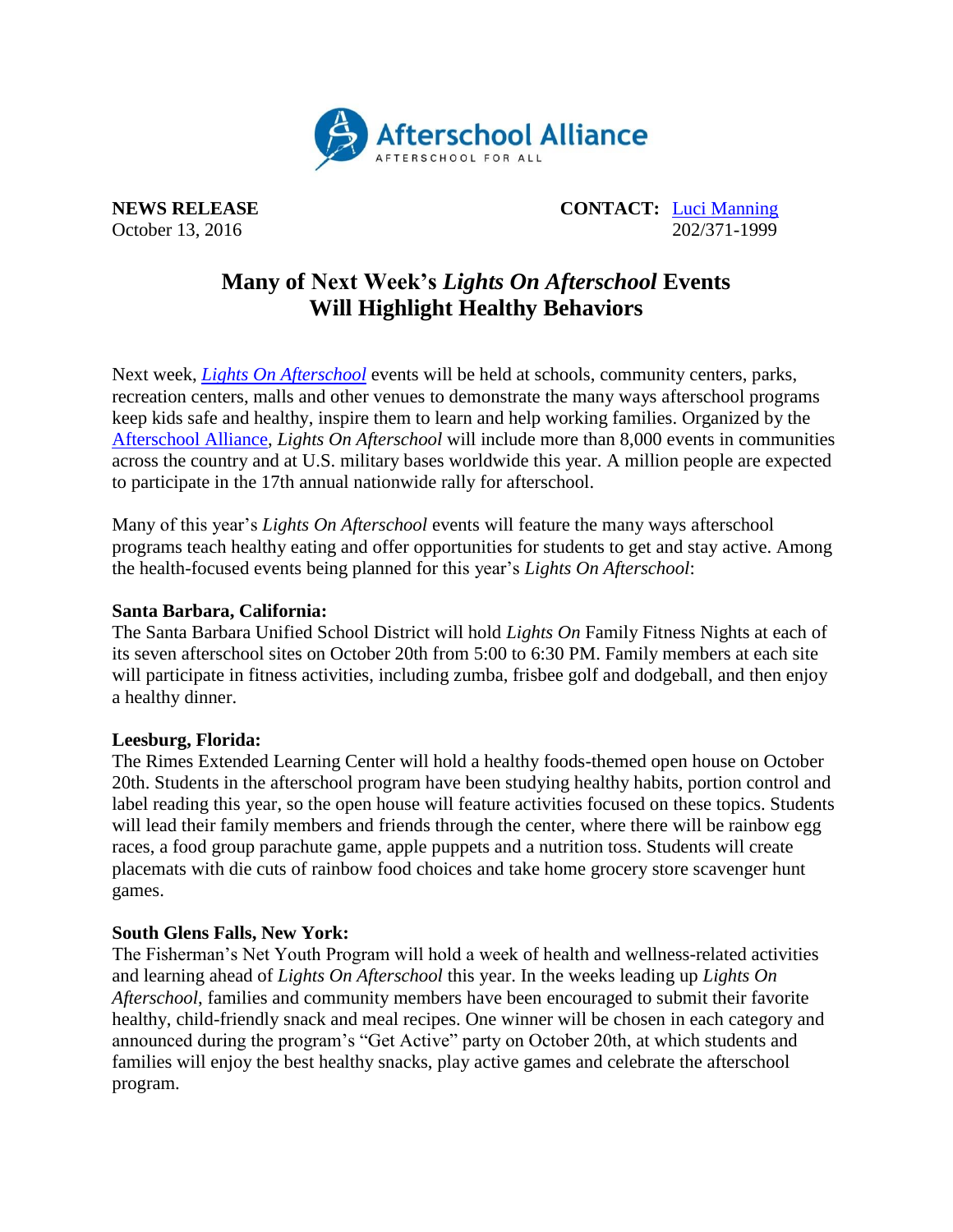#### **Fargo, North Dakota:**

The YMCA of Class and Clay Counties will hold its fifth annual *Lights On Afterschool* 1K fun run on October 20th. As many as 1,500 children and staff will warm up and stretch together at Island Park with local radio personality Alek from BIG 98.7. Students from each program site will decide beforehand how they'd like to dress up for the run, and members of the planning committee will be dressed as characters from Toy Story. After the race, students from each participating afterschool program will take a photo together in their costumes at the finish line.

### **Portland, Oregon:**

The Wattles Boys & Girls Club will host a vision screening and health fair for *Lights On Afterschool* this year. Attendees will play health jeopardy and cycle through fitness and healthy snack stations, and America's Best Contacts & Eyeglasses will give the 125 guests vision screenings on October 20th.

### **Arlington, Virginia:**

Drew and Abingdon Extended Day will hold a *Lights On Afterschool* Health and Fitness Expo on October 20th. Students will cycle through "Get Fit" stations offering activities such as zumba, kickboxing, mixed martial arts and line dancing, as well as a healthy snacks station.

"Every day, quality afterschool programs help young people become and stay healthy by modeling and teaching healthy behaviors," said Afterschool Alliance Executive Director Jodi Grant. "They instill healthy habits that can last a lifetime. *Lights On Afterschool* events across the country are showcasing how afterschool programs are potential game changers when it comes to promoting wellness. From serving nutritious snacks and meals to inspiring students to start moving, afterschool programs are exercising the minds and bodies of young people so they can build healthy habits for a strong future." Many programs have implemented the afterschool Healthy Eating and Physical Activity Standards, which provide up-to-date, evidencebased, practical quality standards for providing children with healthy food, drinks and physical activity during out-of-school time.

The New York skyline will again shine for afterschool on October 20 when, for the tenth consecutive year, the iconic Empire State Building is lit up in yellow for afterschool.

In a unanimous vote, the United States Senate passed a resolution that recognizes October 20 as a day to celebrate *Lights On Afterschool*.

The **America After 3PM** household survey of more than 30,000 families, commissioned by the Afterschool Alliance, found that participation in afterschool programs has increased to 10.2 million students nationwide, up from 6.5 million in 2004. But the unmet demand for afterschool programs has increased as well. Today, for every child in an afterschool program, there are two more whose parents say they would participate, if a program were available. Unmet demand is especially high in rural communities and communities of concentrated poverty. One in five students in the United States today is unsupervised after the school day ends.

Among the more than 100 *Lights On Afterschool* partners this year are the National Association of Police Athletics/Activities Leagues, Inc., Food Research & Action Center, Voices for Healthy